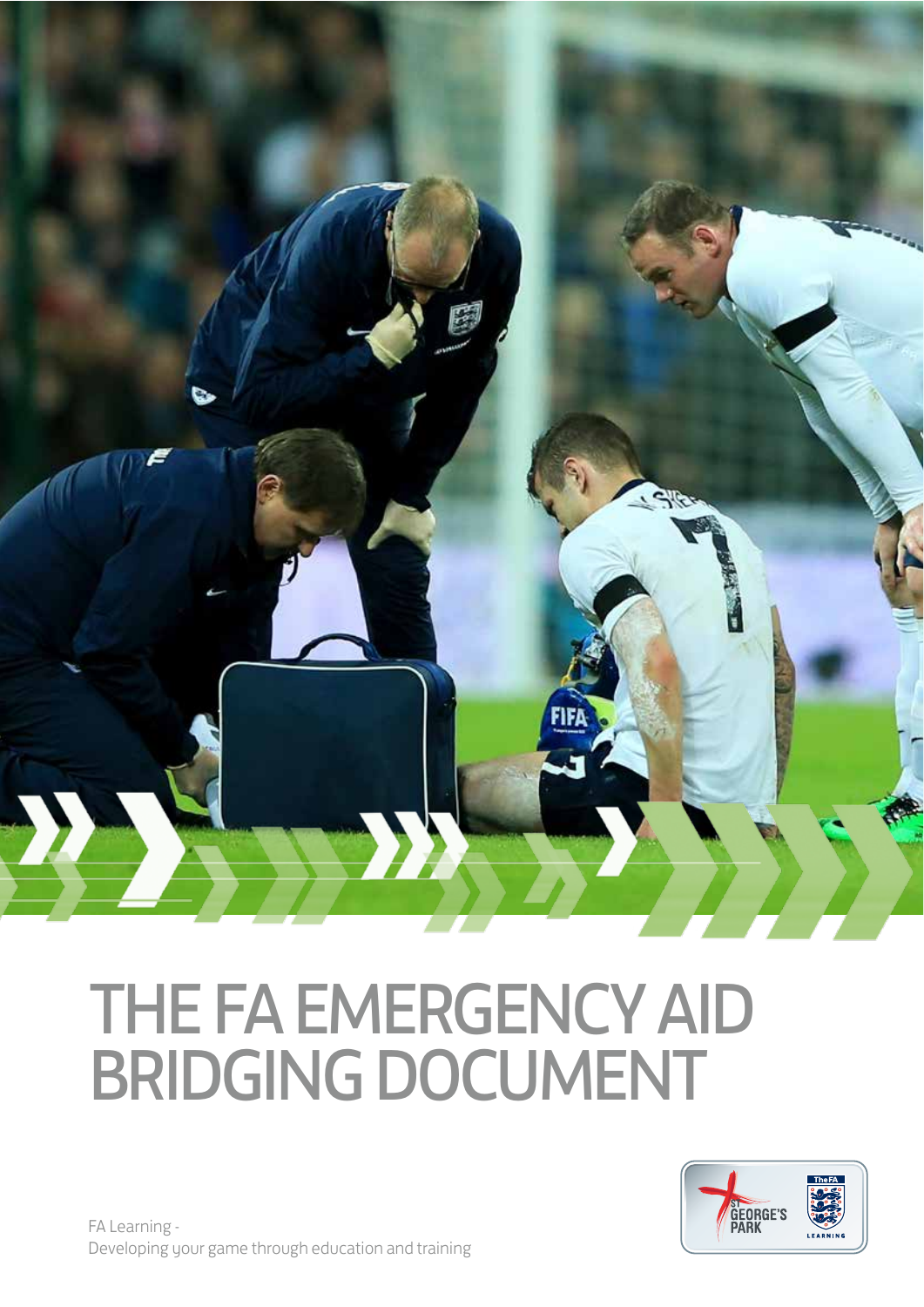### **CONTENTS**

| Purpose of this Emergency Aid 'Bridging' Document |                       |
|---------------------------------------------------|-----------------------|
| Introduction                                      |                       |
| General Guidance - On-field Injury                | $\boldsymbol{\Delta}$ |
| Asthma                                            |                       |
| Head Injury / Concussion                          |                       |
| <b>Emergency Action Planning</b>                  | 9                     |
| The FA Emergency Action Plan                      | 10                    |

Copyright © The Football Association (The FA) Limited and FA Learning Limited 2014.

This resource has been created by The FA Medical Department. All rights reserved. Unless stated, no part of this publication may be reproduced, stored in a retrieval system, or transmitted, in any form, or by any means, including electronic, mechanical, photocopying, recording or otherwise, without the prior permission of The Football Association Limited and FA Learning Limited. The FA and FA Learning crests and logos are official trademarks of The Football Association Limited and FA Learning Limited and are subject to extensive trademark registrations worldwide.

#### Limitations

Every efort has been made to ensure the accuracy of the information presented. However, no warranty or guarantee, expressed or implied, concerning the content or accuracy within this workbook is made. The information is presented 'as is' and for general information and should not be used as a substitute for the medical advice from healthcare professional. The Football Association or FA Learning is not responsible or liable for any diagnosis made by a person based on the content of the document. Always consult your doctor if you are in anyway concerned about your health. The Football Association or FA Learning shall not be liable (to the fullest extent permitted by law) for any direct, special, incidental, indirect or consequential damages of any kind arising out of, or in connection with, the use of this document or any of the information contained within.

#### For information contact:

St. George's Park Newborough Road Needwood Burton-Upon-Trent DE13 9PD T: 0800 085 2012 E: FALearningSupport@TheFA.com W: TheFA.com/FALearning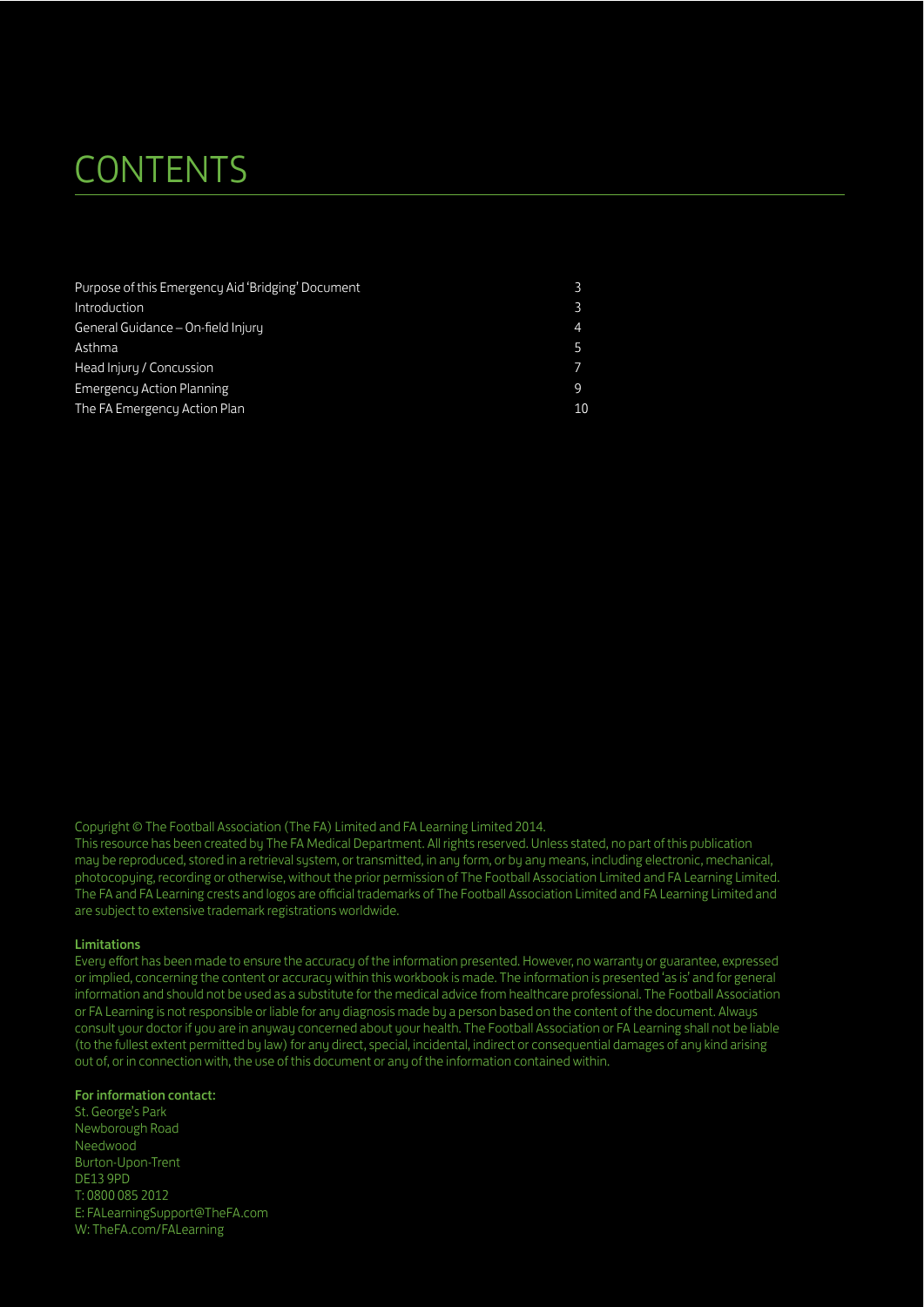### PURPOSE OF THIS EMERGENCY AID 'BRIDGING' DOCUMENT

This document has been created for the pitchside first aider who has undertaken a generic first aid course where some of the elements that are specific to the football environment (which are contained within The FA Emergency Aid course) have perhaps not been addressed. These elements being treatment of asthma and concussion in a football environment and emergency action planning for football.

It will outline elements of The FA's Emergency Aid course that are applicable to those operating at pitchside, and is designed to provide additional information to enable the first aider to prevent illness and injury, plan for a medical emergency, manage medical conditions and ensure that appropriate care is given until the emergency medical services arrive and take over (or until an alternate healthcare professional assumes responsibility for the casualty).

It is a resource that should complement the training you have already undertaken. It is not a substitute for appropriate first aid training and does not sanction first aid management in any area where competency has not been established. Reading a document does not make you competent.

Note: the term 'player' is interchangeable with the term 'casualty'. It is acknowledged that the casualty may be a coach, parent or a spectator.

#### Confirmation of Reading the Bridging Document

Upon reading the document it is essential you email your County FA or FA Learning at falicencequery@TheFA.com to acknowledge that you have read and understood the document. By acknowledging that you have read the document and by providing a copy of your generic First Aid qualification certificate or proof of being a health care professional, will result in you not having to attend the FA Emergency Aid course for FA Coach Licensing and FA Charter Standard purposes.

It is expected that all new coaches attend The FA Emergency Aid course as part of their initial FA qualification to establish a base level of understanding of first aid in the football environment.

### INTRODUCTION

Every club has a duty to ensure that every player should be able to participate in football-related activities with the reassurance that their medical welfare has been considered and that should they succumb to injury or illness, they will receive prompt, safe, appropriate and efective pre-hospital emergency medical care.

Efective first aid is simple and requires minimal equipment. Even when a casualtu has a serious injury (or illness) the basic things still need to be done. Knowing what to do can influence a casualty's recovery. Calling 999 or 112 for an ambulance is simple, but it saves lives.

As a pitchside first aider you should be in a location where you can see the field of play and all the participants. What have you witnessed? What was the mechanism of injury? Is anyone's life in immediate danger? Does a player's behaviour or appearance suggest something is wrong? You should always be ready to deal with any eventuality. Your equipment should be with you at all times and gloves must always be worn.

When employed to perform the specific role of pitchside first aider, you owe a duty of care to the players and must exercise all due care skill and attention when assessing, treating and managing their injury or medical condition. You also owe a duty to 'do no further harm'. The health, safety and welfare of a player must prevail above the achievements of a Club; you must not put the outcome of a game (e.g. returning an injured player to the field of play) before your medical obligations. The player's welfare always comes first.

You should not be fearful of litigation. If you have a duty to act, and have accepted the role of pitchside first aider, you will not be found negligent if you i) respond, ii) operate within the scope of your practice and training, iii) act with 'reasonable' care and skill (comply with current protocols and follow accepted logical process), iv) act in the player's best interests, and v) do your best. At all times you should err on the side of caution and seek assistance from the Emergency Medical Services when in doubt.

Healthcare professionals who are operating at the pitchside should realise that any professional indemnity insurance that they have, will be only be valid if they have undertaken an appropriate course in pre-hospital emergency care which is applicable to their professional background.

On a final note, do not allow yourself to be compromised by others who do not have first aid qualification or who may have other motives for moving an injured player. You are responsible for any decision regarding treating and/or moving a player, whilst the arrival of emergency services is awaited.

As the first aider, you should ensure you can contact the emergency services if necessary. Make sure you have a mobile phone that is charged. If network coverage is patchy, make yourself aware of where the nearest point is where a network signal is accessible.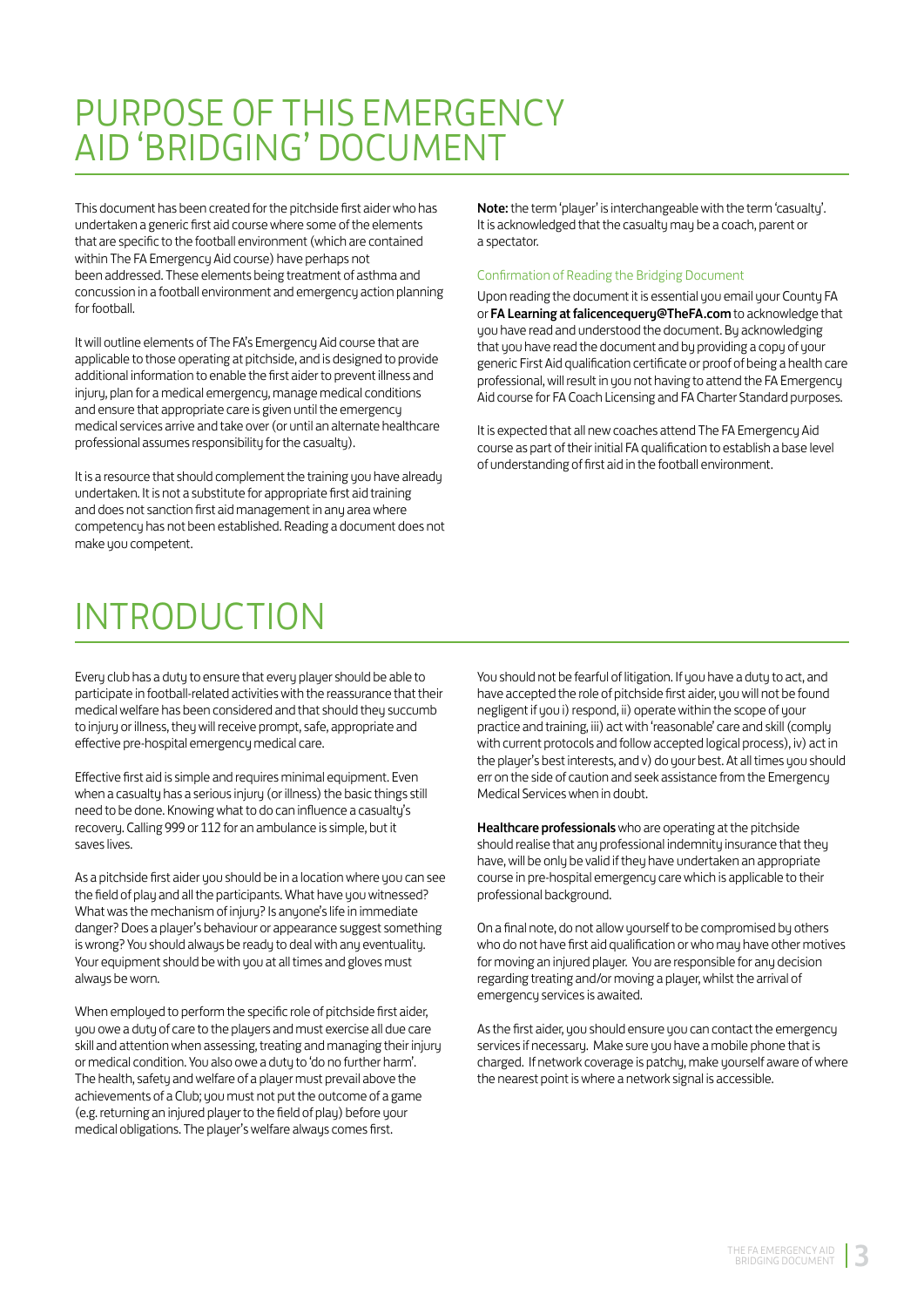### GENERAL GUIDANCE - ON-FIELD INJURY

Stop any activity if a player appears seriously injured. Players who are unconscious, or who are not breathing 'normally', or are suspected to have a fracture, dislocation or spinal injury, require prompt medical intervention. Be particularly aware of the participant who is not moving.

In the lower leg, bleeding may conceal an 'open' fracture of the lower leg or a fracture/dislocation of the ankle joint; such injuries are usually apparent by the reaction of the casualty (and others in the vicinity) and require immediate first aid.

In football environments, life-threatening bleeding is very uncommon. However, scalp and nose bleeds are common and whilst obvious and occasionally dramatic they are usually insignificant (the more significant issue is that the head has been struck).

Call the emergency services if in doubt, or if you feel you are unable to manage an incident/injury.

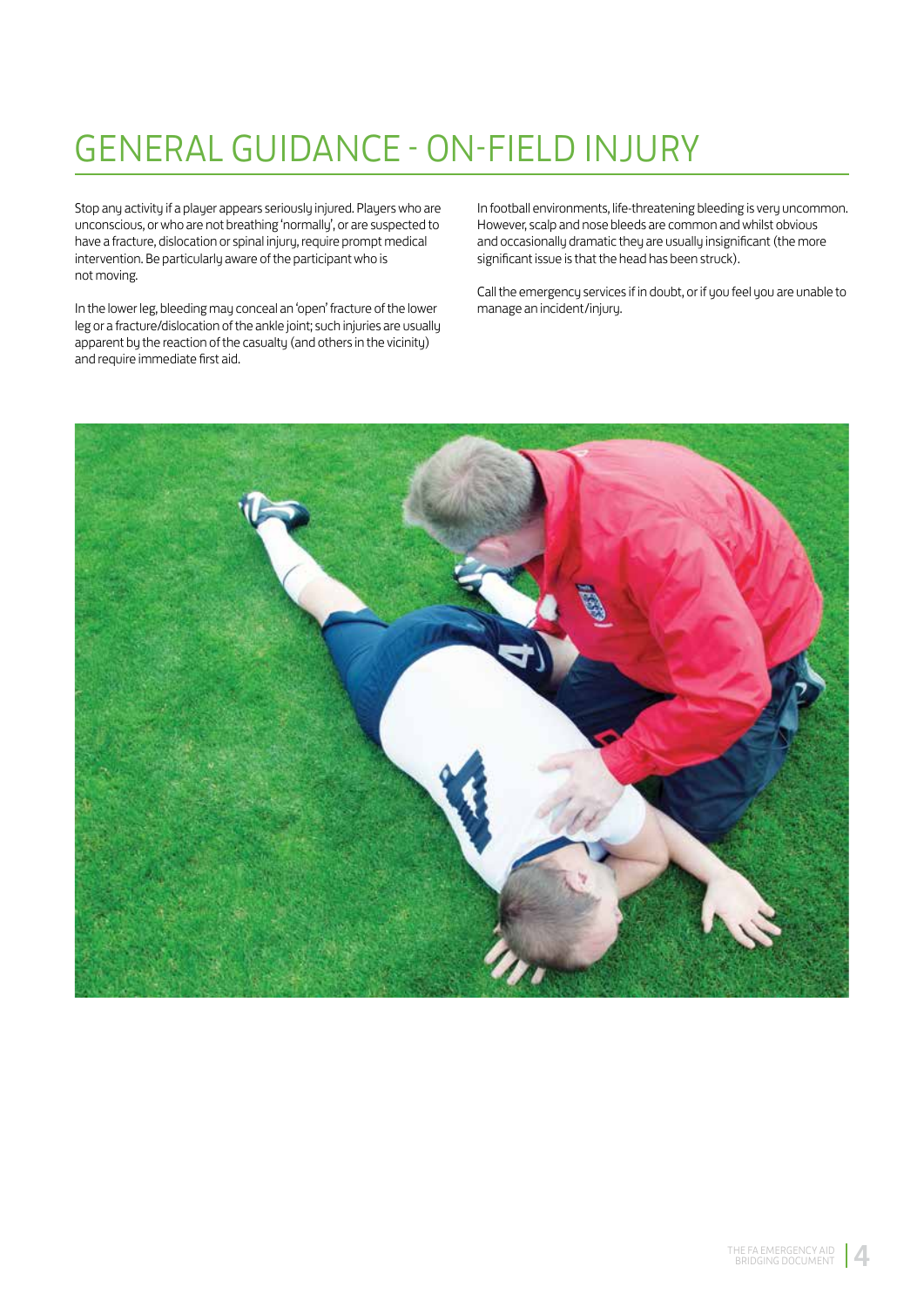### ASTHMA

Asthma is a life-threatening condition that afects the small air passages (bronchioles) within the lungs.

During an asthma 'attack' the air passages (which in individuals who have asthma are inflamed and swollen) become narrowed, making it difficult for air to travel through the lungs, causing breathlessness. In sports environments, such an attack can be 'triggered' as a result of the respiratory effort of the exercise ('exercise-induced-asthma' (EIA)); the attack may continue to worsen even after the exercise stops. Asthma may also be brought on by exposure to cold/dry air, pollen, dust, smoke, infection or as a result of stress. In a child a troublesome cough is often the first sign of the onset of their symptoms.

In advance of an activity, you should know if any of the players have asthma. They should carry their medication at all times; particularly the aerosol 'reliever' inhaler that will be required to open up the air passages in times of respiratory distress. The inhaler is sometimes used in conjunction with a 'spacer' device; this is a large plastic chamber with a mouthpiece at one end and a hole for the inhaler's aerosol dispenser at the other end, although there are smaller, more practical devices that young people can use. A spacer makes it easier for the medicine to reach the lungs. The medication should be used as prescribed before they begin to exercise (it should be promoted as part of the player's pre-activity/warm up routine). During activity, the inhalers must be immediately accessible, preferably held by the first aider/parent/next of kin (the player's specific prescribed medication must be clearly labelled with player's name).

#### Participation in activities should not be allowed if the player's medication is not immediately available to them.

It is recommended that the first aider carries (and keeps confidential) a 'Player Medical Information Card' that would detail specific features, e.g. 'triggers', that are relevant to the player. The First Aid Consent Form should also be completed to indicate that a parent/ guardian/next of kin has given consent for the first aider to assist in the administration of the asthma medication. This is particularly important where the child is too young or is unable to self-manage their medication.

#### Recognition:

- coughing
- difficultu in breathing (plauer mau be bent over supporting arms on legs to assist breathing)
- difficulty speaking and completing sentences
- wheezing
- anxiety / distress
- blueness of lips
- exhaustion / collanse
- unconsciousness.

#### First Aid:

- stay calm and reassure player (inexperienced 'helpers' can make the situation worse by increasing anxiety and causing agitation to the player)
- support the player in most comfortable position (sitting down and leaning forwards with arm support / 'tripod position' may be preferred) / loosen any tight clothing
- assist the player to self-administer the usual dose (e.g. "two puffs" / one puf at a time) of their own prescribed medication from their reliever inhaler
- monitor breathing / do not leave player unattended
- if there is no improvement after taking the first dose of medication contact the emergency services (see below). The player should take "two puffs every two minutes" (up to a maximum of 10 puffs)

If the player is a child, a parent/guardian/next of kin must be notified that it was necessary to administer their medication.

#### Call the Emergency Medical Services (112 or 999) if:

- after using the inhaler the player's condition does not improve
- the player is deteriorating quickly and becoming exhausted
- the player has blueness of lips, collapses or becomes unconsciousness
- at any time you become concerned about the state of the player

If an ambulance does not arrive within 10 minutes further medication should be administered at two-minute intervals.

#### The FA's Advice on the Management of Players who are Experiencing an Acute Asthma Attack on the Field of Play

If a player experiences any signs or symptoms of asthma whilst engaged in activity they should leave the field of play in order to self-treat ("rolling substitutions" can facilitate this). It is good practice to inform the referee prior to the start of a game if any of your players have asthma and may require medication. Although it is best practice that any medication is immediately accessible pitchside, if the player has to return to the changing room to obtain their medication, they should be escorted to/from the room and ensure they remain safe. Only when a player's symptoms have settled and they are well enough to continue (this may take several minutes) should they then be allowed to return to the activity. Should the player continue to experience the signs or symptoms of asthma they should cease activity for that particular day.

Note: in 'elite' sport, medications used in the treatment of asthma may require a Therapeutic Use Exemption (TUE) certificate for doping control purposes.

Caution: medications must be kept of the reach of children.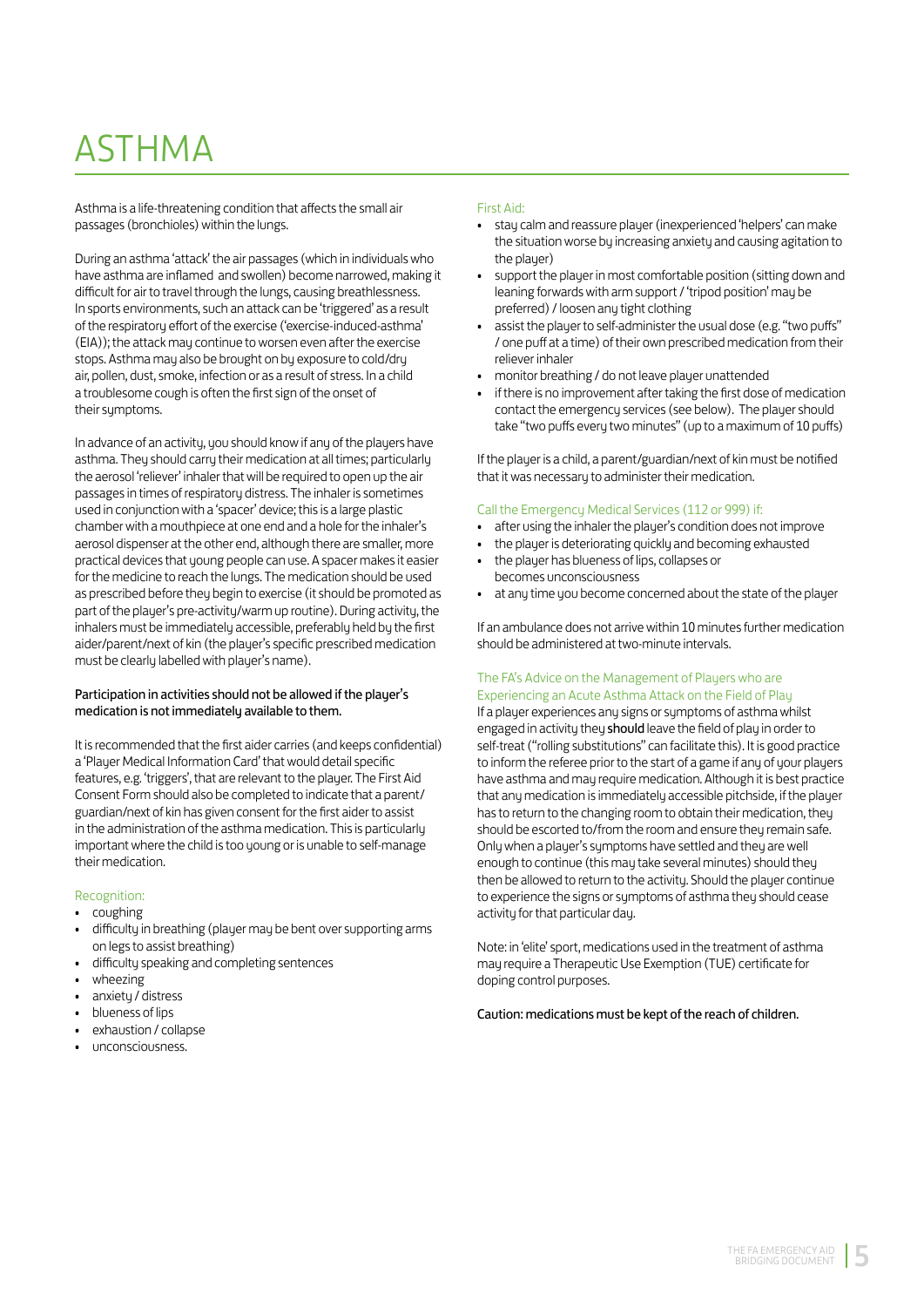### How to deal with an asthma attack

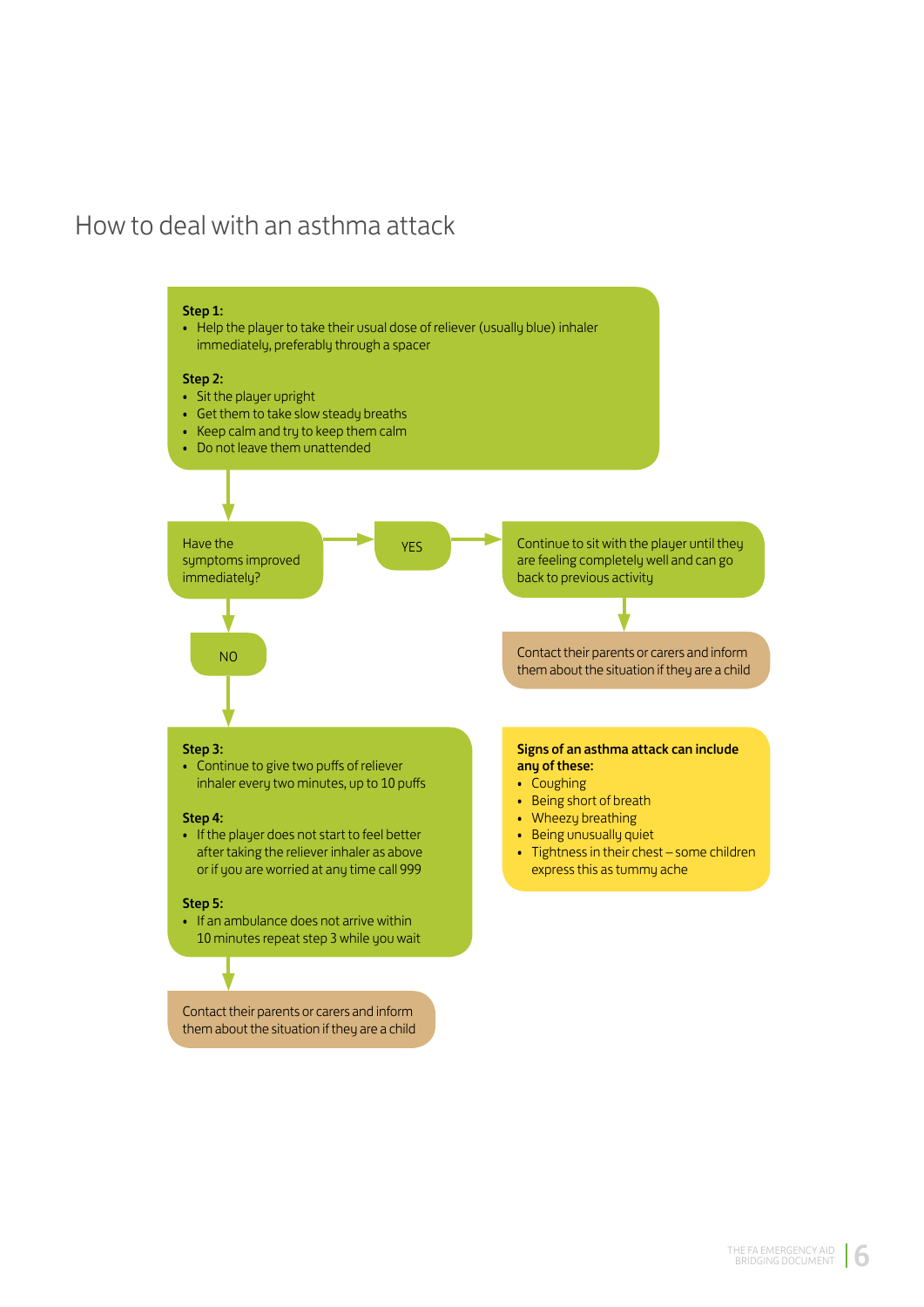## HEAD INJURY/CONCUSSION

No head injury should be considered 'minor'. A blow to the head is potentially serious, and can, result in a significant brain injury and even death. It is important that those involved in sport are aware of the management of head injury and concussion for a child, youth or adult.

A concussion is caused as a result of a brain injury, which can be a result of relatively minor trauma to the head, or more significant trauma, causing loss of consciousness.

Any player with a suspected concussion must be removed from the field of play and assessed by a medical professional. The emergency medical services may need to be called. The player should not return to play the same day.

Players with concussion should not be allowed to drive, and should be monitored in case their condition deteriorates.

A gradual return to play of not less than 6 days in length should be monitored by a medical professional. The player should not return to play until cleared to do so by a medical professional.

#### Delayed response:

It is well recognised that the sumptoms and signs of concussion can be delayed in onset. Internal bleeding, not evident at the time of injury can cause pressure on the brain, leading to death. It is therefore best practice to ensure the player is monitored, especially in the first 24 hours. The carer (which in the case of a child will be a parent/ guardian), should be given a head injury card, and advised that any change in the players' condition should herald an urgent assessment at the accident and emergency department.

#### A player should be sent accompanied to hospital if they exhibit the following:

- "don't feel right"
- a headache which develops or increases in severity / "pressure in the head'
- repeated vomiting
- slurred speech
- confusion / cannot recognise people or places / memory loss / "in a for"
- abnormal behaviour / restlessness / irritability / aggression / more emotional
- blurred/double vision / pupils which varu in size
- sensitivitu to light or noise
- acutely painful/stiff neck develops which increases in severity
- weakness/tingling/pins and needles in arms or legs
- lethargy / increasingly drowsy / difficulty concentrating
- a fit/seizure/'convulsion' (arms and legs jerking uncontrollably)
- develops slow 'noisy breathing' / snoring / can't be woken up
- anything of unusual medical nature occurs

If at any time following a head injury the player has any signs or symptoms that are of concern, always seek the help of a doctor or medical specialist, send the player to hospital (accompanied), or call the Emergency Medical Services (112 or 999).

#### Recognition:

The use of the pocket SCAT 3 guidance is recommended as an aid to concussion diagnosis. This should be an integral part of any first aid kit and is downloadable at: http://www.fifa.com/mm/ document/footballdevelopment/medical/01/42/10/50/130214\_ pocketscat3 print neutral.pdf and should be printed, laminated and kept available in medical kits for use at all times (see overleaf).

#### First Aid for Head Injury/Concussion

- do not be rushed in your assessment of the player or intimidated into moving them
- do not be distracted by other injuries, e.g. a bleeding wound
- conduct an initial assessment of the player in the position they are found (if player is upright and unsteady on their feet, sit them down)
- is the player conscious, are they breathing 'normally'?
- if unconscious (treat as taught on first aid course)
- do not attempt to move the player (other than to open and maintain the airway and normal breathing) unless trained and equipped to so do
- unconscious players who regain consciousness must not be returned to play
- if withdrawn from activity, reassure the player and keep them warm
- issue 'Head Iniuru Card' to a responsible 'carer' of the plauer
- if the player is a child ensure parents are aware of injury

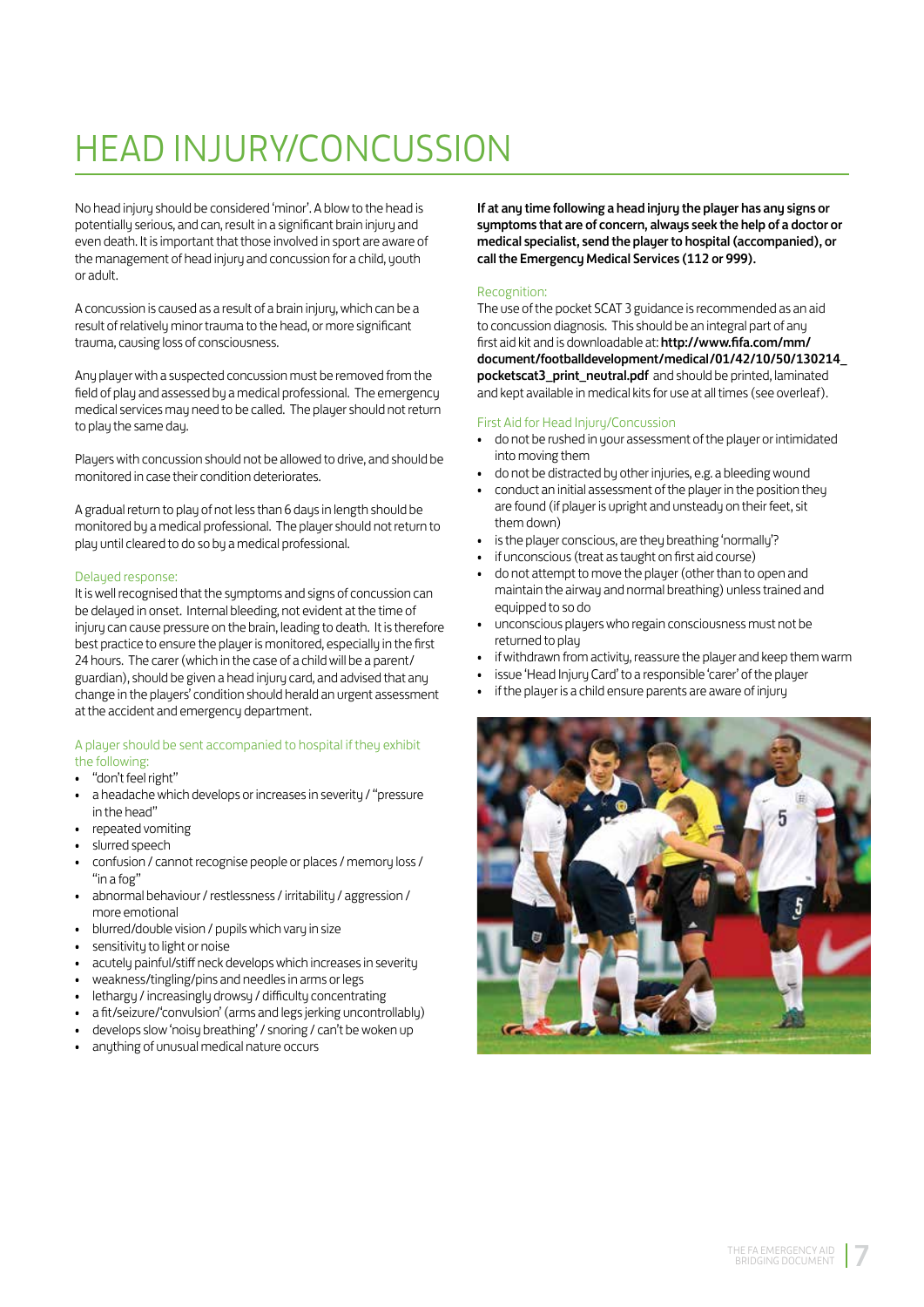| Failure to answer any of these questions correctly may suggest a concussion.<br>3. Memory function        | "What team did you play last week / game?"<br>"Did your team win the last game?"<br>"Who scored last in this game?"<br>"What venue are we at today?"<br>"Which half is it now?" | Any athlete with a suspected concussion should be IMMEDIATELY REMOVED<br>medically. Athletes with a suspected concussion should not be left alone and<br>FROM PLAY, and should not be returned to activity until they are assessed<br>It is recommended that, in all cases of suspected concussion, the player is referred to<br>should not drive a motor vehicle. | a medical professional for diagnosis and guidance as well as return to play decisions,<br>even if the symptoms resolve.       | immediately removed from the field. If no qualified medical professional is<br>If ANY of the following are reported then the player should be safely and<br>available, consider transporting by ambulance for urgent medical assessment:<br>RED FLAGS            | - Severe or increasing headache<br>- Deteriorating conscious state<br>- Unusual behaviour change<br>Increasing confusion or irritability<br>Athlete complains of neck pain<br>Repeated vomiting | Double vision<br>Weakness or tingling/burning in arms or legs<br>Seizure or convulsion                                 | Remember:                                 | Do not attempt to move the player (other than required for airway support)<br>(danger, response, airway, breathing, circulation) should be followed<br>- In all cases, the basic principles of first aid | Do not remove helmet (if present) unless trained to do so.<br>unless trained to so do          |                                                                                                                                     | 2013 Concussion in Sport Group<br>from McCrory et. al, Consensus Statement on Concussion in Sport. Br J Sports Med 47 (5), 2013 |
|-----------------------------------------------------------------------------------------------------------|---------------------------------------------------------------------------------------------------------------------------------------------------------------------------------|--------------------------------------------------------------------------------------------------------------------------------------------------------------------------------------------------------------------------------------------------------------------------------------------------------------------------------------------------------------------|-------------------------------------------------------------------------------------------------------------------------------|------------------------------------------------------------------------------------------------------------------------------------------------------------------------------------------------------------------------------------------------------------------|-------------------------------------------------------------------------------------------------------------------------------------------------------------------------------------------------|------------------------------------------------------------------------------------------------------------------------|-------------------------------------------|----------------------------------------------------------------------------------------------------------------------------------------------------------------------------------------------------------|------------------------------------------------------------------------------------------------|-------------------------------------------------------------------------------------------------------------------------------------|---------------------------------------------------------------------------------------------------------------------------------|
| <b>TOOL</b><br>Pocket CONCUSSION RECOGNITION<br>To help identify concussion in children, youth and adults | FIFA®<br><b>PER VISIT CONT OF</b>                                                                                                                                               | clues,<br>Concussion should be suspected if one or more of the following visible<br>signs, symptoms or errors in memory questions are present.<br>RECOGNIZE & REMOVE                                                                                                                                                                                               | Any one or more of the following visual clues can indicate a possible concussion:<br>1. Visible clues of suspected concussion | Unsteady on feet / Balance problems or falling over/Incoordination<br>Lying motionless on ground/Slow to get up<br>Loss of consciousness or responsiveness<br>Confused/Not aware of plays or events<br>Grabbing/Clutching of head<br>Dazed, blank or vacant look | Presence of any one or more of the following signs & symptoms may suggest a concussion:<br>2. Signs and symptoms of suspected concussion                                                        | Confusion<br>Headache<br><b>Dizziness</b><br>Loss of consciousness<br>Seizure or convulsion<br><b>Balance problems</b> | Feeling slowed down<br>Nausea or vomiting | "Pressure in head"<br><b>Blurred</b> vision<br>More emotional<br>Drowsiness<br>Irritability                                                                                                              | Feeling like "in a fog"<br>Sensitivity to light<br>Amnesia<br>Fatigue or low energy<br>Sadness | Difficulty concentrating<br>Sensitivity to noise<br>Neck Pain<br>Difficulty remembering<br>Nervous or anxious<br>"Don't feel right" | © 2013 Concussion in Sport Group                                                                                                |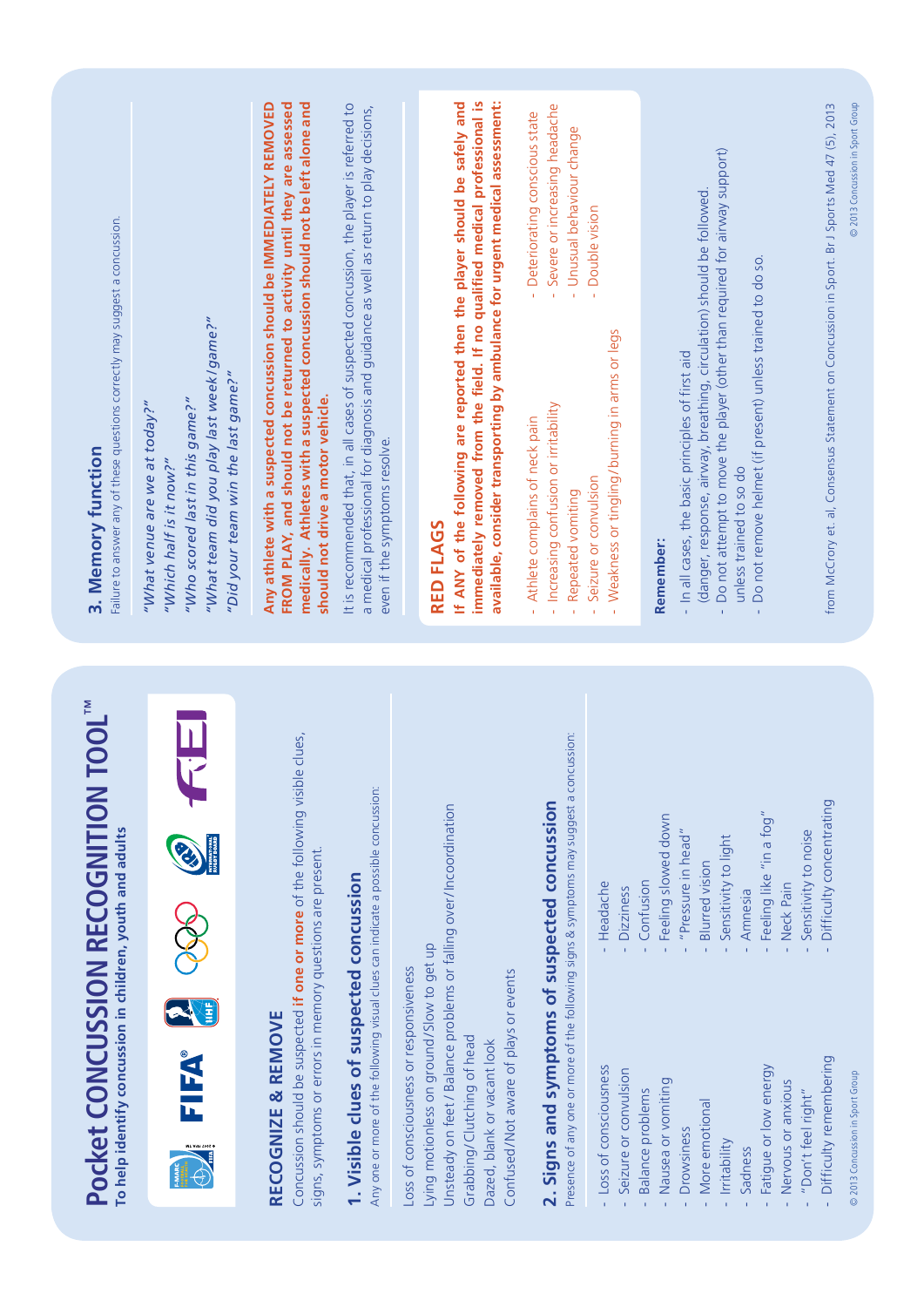### **EMERGENCY ACTION PLANNING**

All clubs should have a medical emergency action plan in place that is integral to the overall function of their club. The plan will have standard operating procedures (SOP's) or protocols for the actions to be taken to ensure an effective medical response in the event of a player, member of staff, match official or spectator being injured or becoming ill whilst on their site(s) or hired pitches.

#### Benefits of a Medical Emergency Action Plan are it:

- supports the minimum standard of care for all eventualities
- facilitates a prompt appropriate response  $\bullet$
- minimises any delay in commencing effective life-preserving  $\bullet$ first aid
- promotes optimal care and prevents deterioration of the casualty  $\bullet$
- alleviates casualty anxiety  $\bullet$
- facilitates effective teamwork  $\bullet$
- reduces stress on the persons involved  $\bullet$
- promotes recovery of the casualty  $\ddot{\phantom{0}}$
- reduces the likelihood of potential permanent disability  $\bullet$
- reduces the chance of errors  $\ddot{\phantom{0}}$
- reduces likelihood of equipment failure  $\bullet$
- facilitates incident review, audit, and constructive learning  $\bullet$

#### In general, the main 'pillars' on which an Emergency Action Plan are founded are:

- Environment
- · First Aider(s)
- · Helpers
- · First Aid Kit & Facility
- Communication
- Transport
- Hospitals
- Records